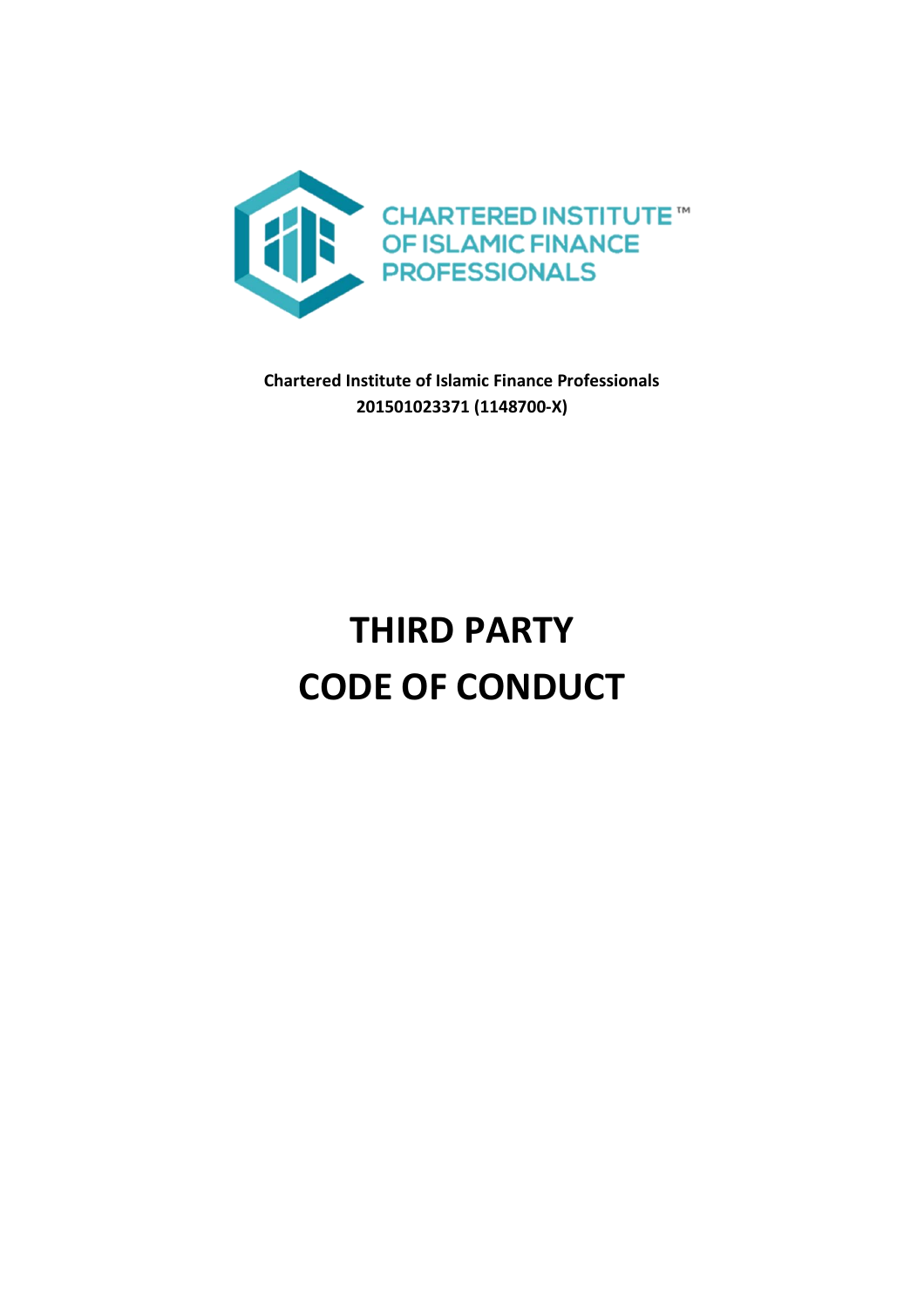# **TABLE OF CONTENTS**

| 1.0  |  |  |  |
|------|--|--|--|
| 2.0  |  |  |  |
| 3.0  |  |  |  |
| 4.0  |  |  |  |
| 5.0  |  |  |  |
| 6.0  |  |  |  |
| 7.0  |  |  |  |
| 8.0  |  |  |  |
| 9.0  |  |  |  |
| 10.0 |  |  |  |
| 11.0 |  |  |  |
| 12.0 |  |  |  |
| 13.0 |  |  |  |
| 14.0 |  |  |  |
| 15.0 |  |  |  |
| 16.0 |  |  |  |
|      |  |  |  |
|      |  |  |  |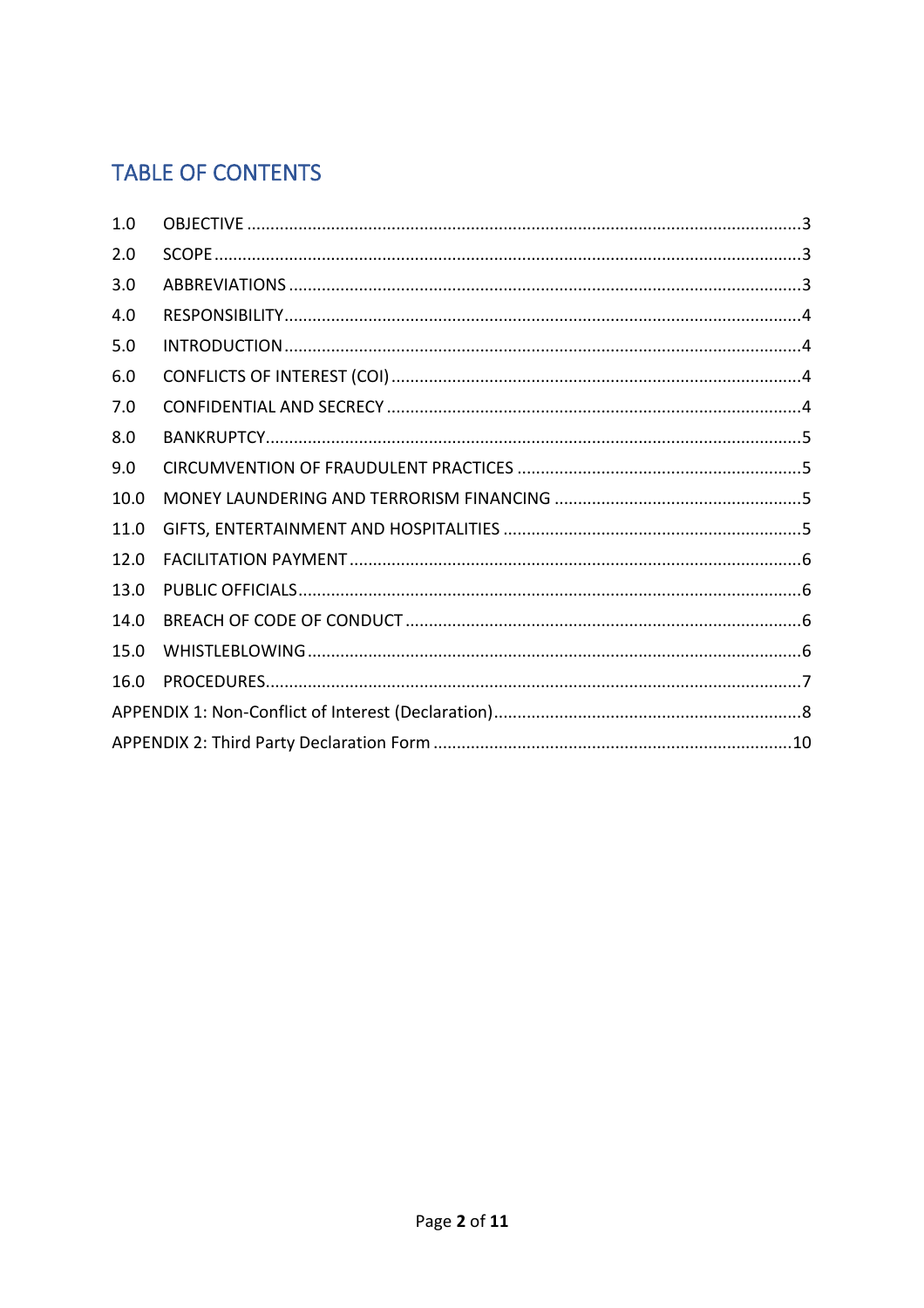## <span id="page-2-0"></span>1.0 OBJECTIVE

- 1.1 Chartered Institute of Islamic Finance Professional ("CIIF") practices a high ethical standard, integrity culture and adopts tolerance against all forms of improper conduct, fraud, briberies and corruption.
- 1.2 The Third Party Code of Conduct ("TCOC") established a set of standards on business and ethical practices and professional conduct expected on all Third Party. Third Party includes all contractors, vendors, suppliers, solicitors, agents, consultants, joint venture partners and to any person(s) appointed by them in any capacity to deliver the goods or perform any part of the services to the CIIF.

## <span id="page-2-1"></span>2.0 SCOPE

- 2.1 This Code of Business Conduct for Third Parties ("Code") shall apply to any party with which the organisation has, or plans to establish, some form of business relationship, including but not limited to members, clients, joint venture partners, consortium partners, contractors, consultants, sub-contractors, suppliers, service providers, vendors, advisors, agents, distributors, representatives, intermediaries, and any other persons or entities who provide work, goods or services or act for or on behalf of the CIIF ("Third Parties"), including but not limited to their employees, affiliates or any other third parties or sub-contractors who have been engaged by the Third Parties to perform services for, or provide products to, or act for or on behalf of the CIIF (collectively, "Personnel").
- 2.2 This Code shall also apply to all Third Parties and their Personnel who provide work, goods or services or act for or on behalf of persons or entities appointed by the CIIF except any person or entities that have their own code of business conduct for third parties, in which case such Third Party and their Personnel shall comply with the code of business conduct for third parties implemented by the relevant subsidiary.
- 2.3 This Code shall be read in line with any existing policies, procedures and codes relevant to Third Parties; e.g: the CIIF Code of Conduct and the CIIF Anti-Bribery and Corruption Policy and Procedures.

## <span id="page-2-2"></span>3.0 ABBREVIATIONS

| Term        | <b>Definition</b>                                                       |
|-------------|-------------------------------------------------------------------------|
| <b>CIIF</b> | Chartered Institute of Islamic Finance Professionals                    |
| GC          | Grand Council constituted for the management of the affairs of the CIIF |
| <b>TCOC</b> | Third Party Code of Conduct                                             |
| MACC        | <b>Malaysian Anti-Corruption Commission</b>                             |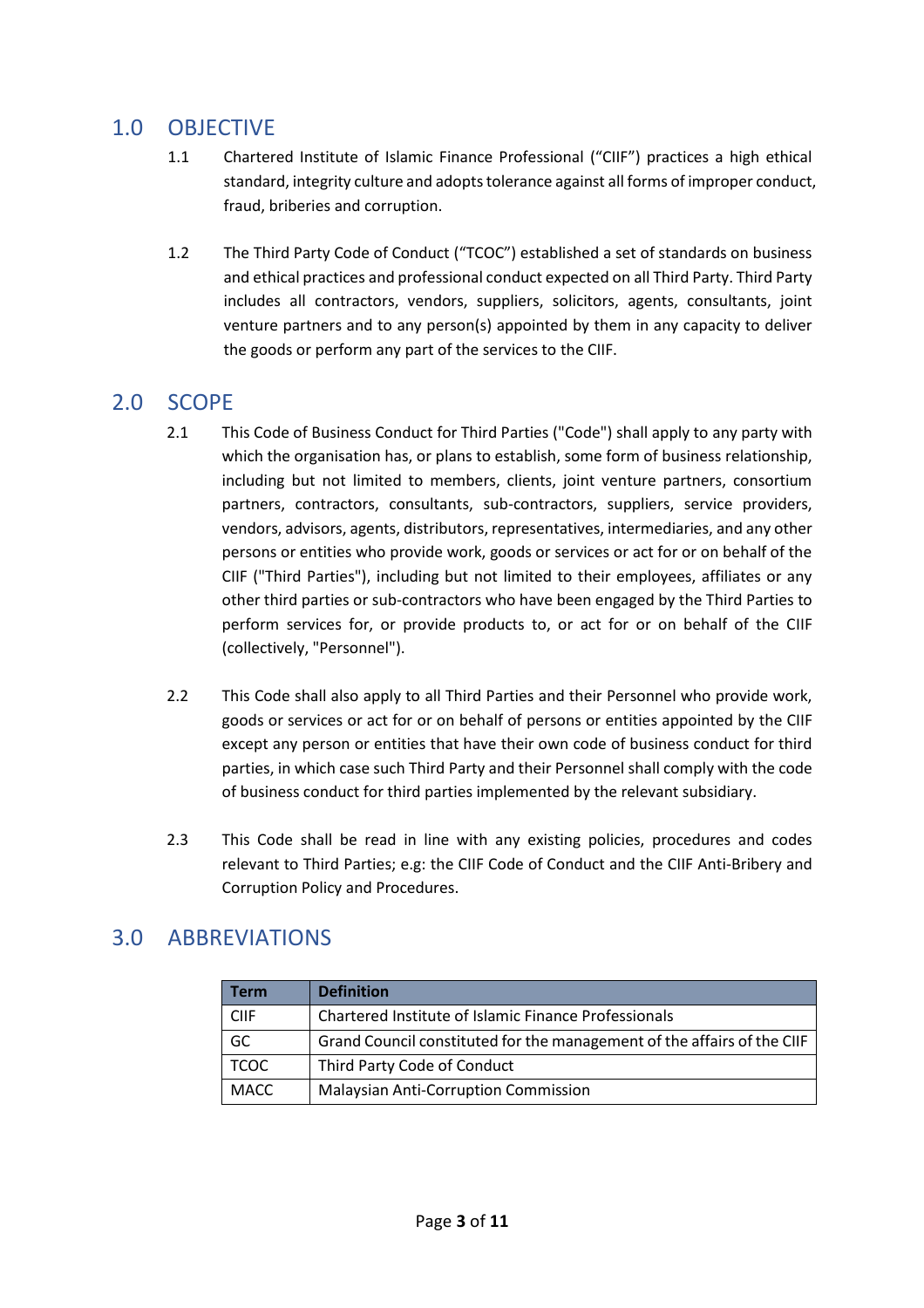#### <span id="page-3-0"></span>4.0 RESPONSIBILITY

- 4.1 It is the responsibility of the Third Party to ensure that its representative(s) complies with this TCOC.
- 4.2 The CIIF reserves the right to take action on the Third Party if the CIIF believes that there is a breach of the TCOC.
- 4.3 If all parties have reason to believe or suspect that an instance of bribery or corruption has occurred or will occur in the future perpetrated by the CIIF Personnel that breaches this policy, they may use the CIIF whistle blowing channel to raise their concerns, or they can report directly to MACC.

#### <span id="page-3-1"></span>5.0 INTRODUCTION

- 5.1 This policy provides a set of governing principles for ethical behaviour for Third Parties when interacting with the CIIF or when acting on its behalf.
- 5.2 The CIIF expects the same level of integrity and business conduct from our Third Parties and their personnel as it does its own people.
- 5.3 The CIIF expects its Third Parties and their Personnel to have a continuing obligation to familiarise themselves with this Code and applicable laws in relation to conducting their business with the CIIF.

## <span id="page-3-2"></span>6.0 CONFLICTS OF INTEREST (COI)

- 6.1 The CIIF prohibits the Third Party from gaining improper advantage or preferential treatment in their relationship with the CIIF.
- 6.2 The Third Party is considered to be in COI when a situation arises itself in a position being able to exploit in a professional or official capacity for self and family member's benefit.
- 6.3 The Third Party must exercise reasonable care to avoid situations that could result in actual or potential conflict of interest. In order to ensure this, Third Party is required to sign the **declaration on Non-Conflict of Interest with the CIIF (refer Appendix 1).**
- 6.4 Further reference on conflicts of interest to be referred to the CIIF Anti-bribery and Corruption Policy and Procedures.

## <span id="page-3-3"></span>7.0 CONFIDENTIAL AND SECRECY

7.1 All information relating to the CIIF shall be treated as confidential unless stated otherwise. Hence, Third Party must exercise vigilant in handling information/date obtained in the course of their duties with the CIIF and refrain from using the CIIF's name, directly or indirectly, for whatsoever purposes unless being authorised by the CIIF.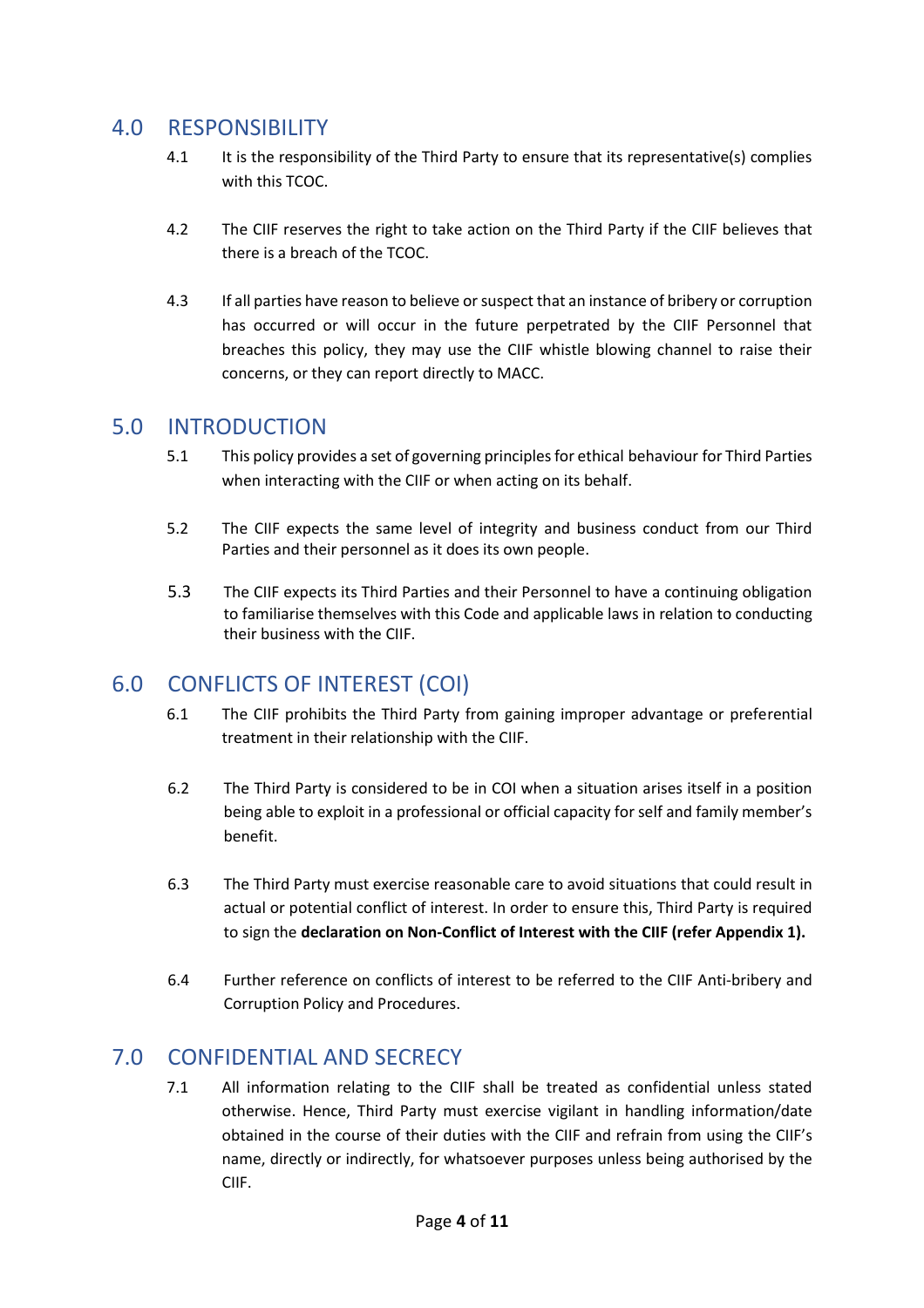7.2 Third Party may have access to material non-public information (MNPI) about the CIIF and other companies conducting business with the CIIF. In this regard, the Third Party must consider all information as MNPI unless it has been publicly announced.

#### <span id="page-4-0"></span>8.0 BANKRUPTCY

8.1 The Third Party who had been wound-up or being declared bankrupt by a court of competent jurisdiction or receives winding-up petition/bankruptcy notice shall immediately notify the CIIF.

## <span id="page-4-1"></span>9.0 CIRCUMVENTION OF FRAUDULENT PRACTICES

9.1 All Third Party must avoid from committing, fraudulent practices which include any acts or omission or false representative with the intention to mislead the CIIF, obtain financial gain (or other benefit) or to avoid an obligation.

## <span id="page-4-2"></span>10.0 MONEY LAUNDERING AND TERRORISM FINANCING

- 10.1 Money laundering is the process of converting cash or property derived from illegal criminal activities and to portray the appearance of having been obtained from legitimate sources.
- 10.2 Terrorism financing is the process of financing terrorist activities through legitimate or illegitimate sources. Some of the examples of terrorism financing techniques include movement of funds via financial system, raising fund from legitimate sources, raising fund from ransom/kidnapping etc.
- 10.3 If the Third Party have reasonable grounds to suspect that funds with which they are somehow involved are linked to money laundering activities, or the transactions look suspicious, or the funds are linked to/used for terrorism activities etc; the Third Party must channel promptly their suspicions to the CIIF.

## <span id="page-4-3"></span>11.0 GIFTS, ENTERTAINMENT AND HOSPITALITIES

- 11.1 Generally, CIIF personnel are allowed to receive gifts from third parties depending on the amount or value that is allowed, outlined in the CIIF Anti-Bribery and Corruption Policy and Procedures.
- 11.2 The CIIF personnel shall not provide or accept entertainment and hospitality from the third parties that are illegal, inappropriate or would violate the CIIF's commitment on its Core Values. The CIIF shall politely decline entertainment or hospitality that does not comply with this or more restrictive policies.
- 11.3 It is the responsibility of each employee to obtain approval from the CEO for providing or accepting any hospitality.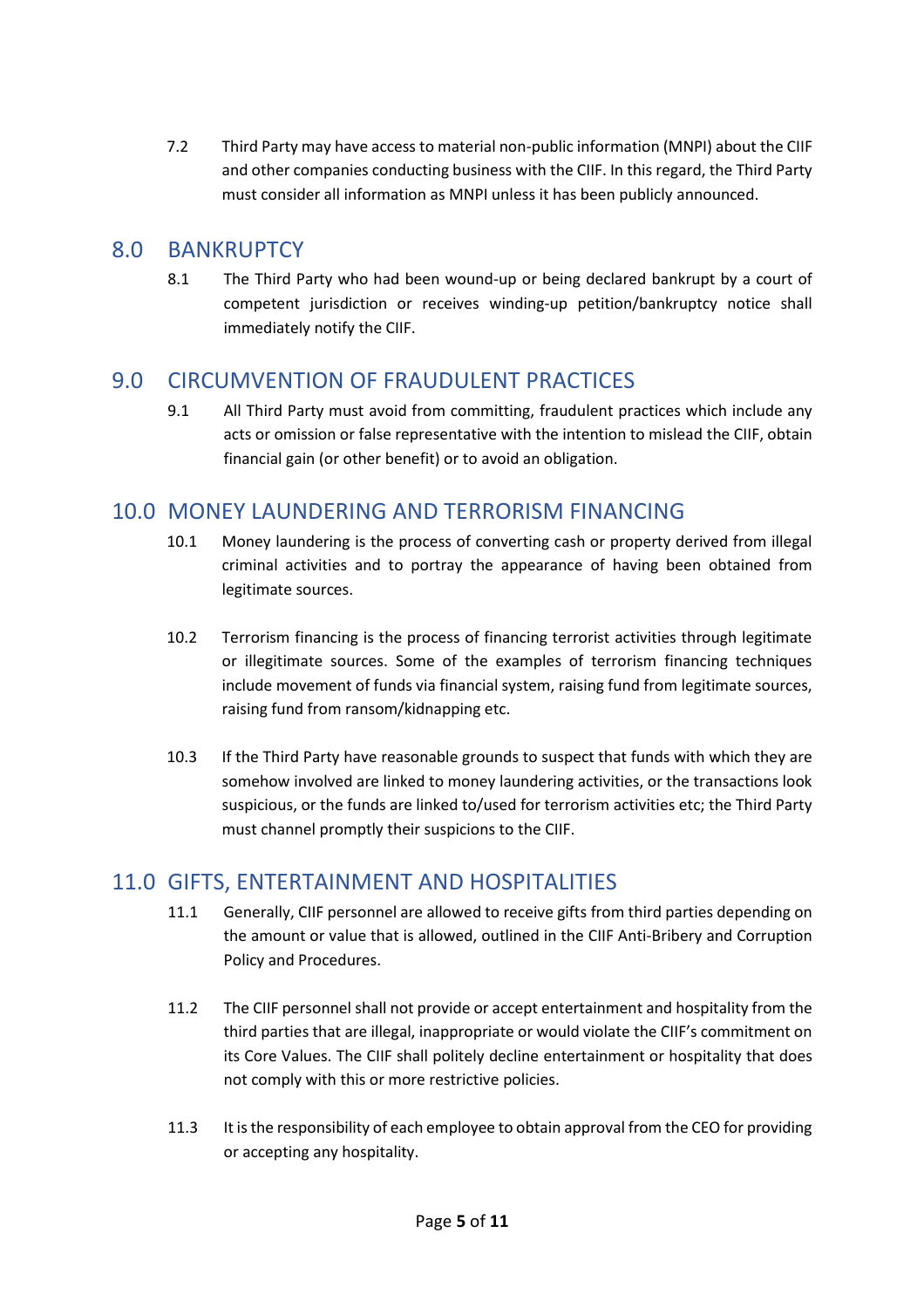11.4 Please refer to the CIIF Anti-Bribery and Corruption Policy and Procedures for more detailed procedures and the declaration form to fill up.

#### <span id="page-5-0"></span>12.0 FACILITATION PAYMENT

- 12.1 A Third Party is prohibited from, directly or indirectly, giving, accepting or obtaining or attempting to give, accept or obtain facilitation payments from any person for itself or for any other person subject to this Code.
- 12.2 In this part, the term "facilitation payments" generally means payments made to secure or expedite the performance by a person performing a routine or administrative duty or function.
- 12.3 Please refer to CIIF Anti-Bribery and Corruption Policy and Procedures for detailed information.

#### <span id="page-5-1"></span>13.0 PUBLIC OFFICIALS

- 13.1 Public Officials (sometimes referred to as Politically Exposed Persons of PEPs) mean individuals who are or have been entrusted domestically or internationally with prominent, public functions. Public Officials include immediate family members, close associates and companies related to such individuals in their capacity as directors, members of management or beneficial owners.
- 13.2 The Third Party must declare to the CIIF in the event their profiles match with the public officials' definition as stated in Section 12.1.

## <span id="page-5-2"></span>14.0 BREACH OF CODE OF CONDUCT

- 14.1 All Third Party is governed by the COC as part of the terms and conditions of their appointment between them and the CIIF.
- 14.2 Appropriate actions will be taken against any Third Party who contravenes the COC. The severity of punishment shall commensurate with the misconducts such as reporting by the CIIF to the police of Malaysia Anti-Corruption Commission, litigation action, termination of contracts, disqualify the Third Party from tendering for future jobs etc.
- 13.3 The CIIF expects all Third Party to render full cooperation in the event of an investigation, inquiry or litigation relating to or involving the CIIF.

#### <span id="page-5-3"></span>15.0 WHISTLEBLOWING

15.1 All Third Party must inform the CIIF as soon as they have a reasonable suspicion of an improper conducts/breach of COC involving the CIIF Personnel or any parties related to the CIIF.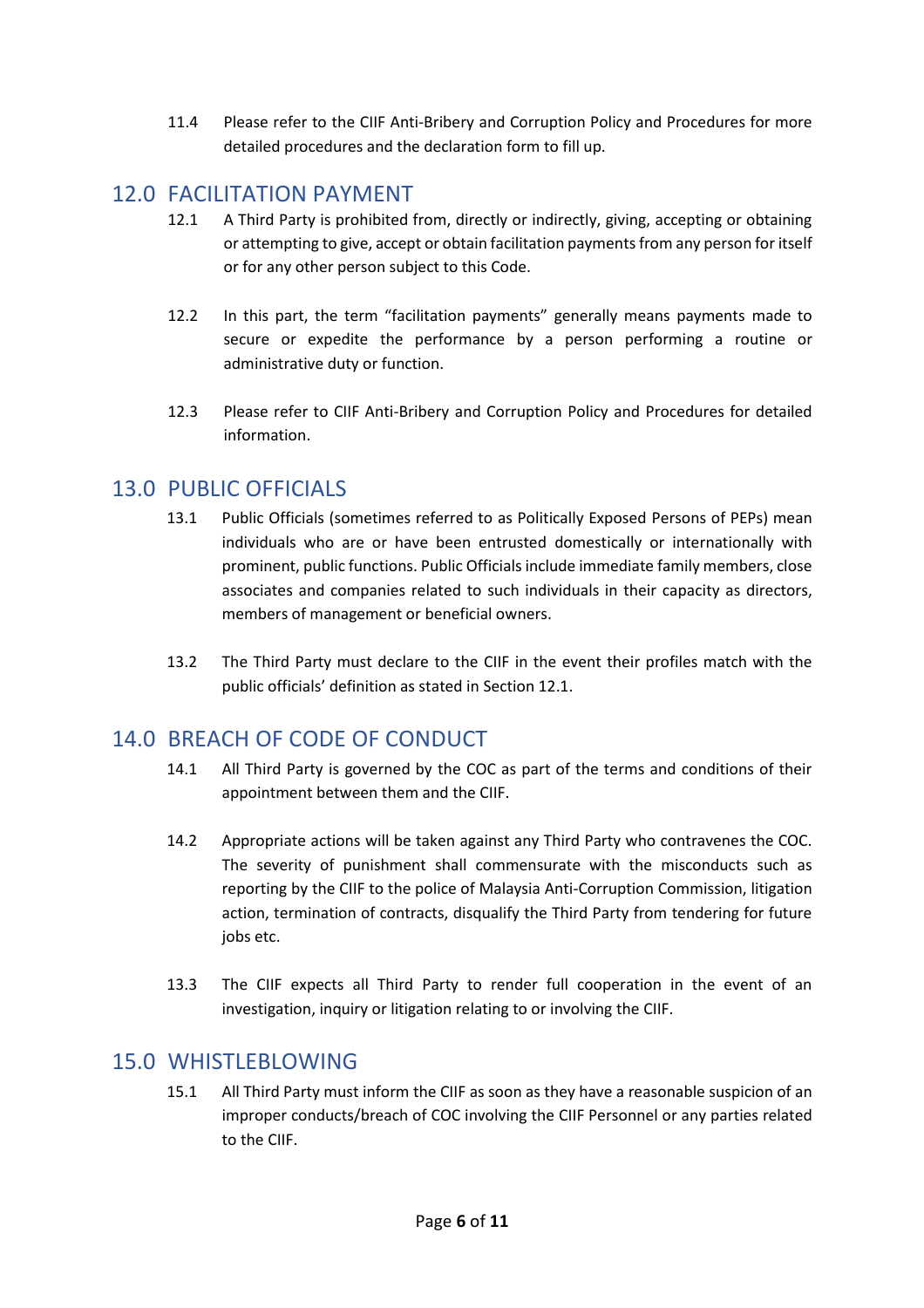- 15.2 All concerns raised will be treated fairly and properly. The CIIF will ensure that no whistleblower will be at risk of suffering any form of retribution as a result of raising, a concern as long as the same is reported in good faith. The whistleblower will also be protected even if the concern raised proves to be incorrect or unsubstantiated.
- 15.3 All concerns/reports by the Third Party in regard to the improper conducts or breach of COC must be emailed to [whistleblow@ciif-global.org](mailto:whistleblow@ciif-global.org) .
- 15.4 Further reference on whistleblowing guidelines to be referred to the CIIF Whistleblowing Policy and Procedures.

## <span id="page-6-0"></span>16.0 PROCEDURES

#### 16.1 **Declaration**

16.1.1 In this regard, the CIIF shall require all third parties with job/contract value of **more than RM3,000 (in aggregate per annum)** to sign a **declaration on Third Party (refer Appendix 2)** prior to commencing any dealings with them.

#### 16.2 **Due Diligence verification**

- 16.2.1 The relevant departments within the CIIF shall conduct due diligence on all relevant parties prior to entering into any formalised relationships.
- 16.2.2 Methods may include background checks on the person or entity, a document verification process, or conducting interviews with the person to be appointed to a key role where corruption risk has been identified. The search shall at a minimum include a search through relevant means for background screening verification, checking for relationships with public/politically linked/exposed officials, self-declaration, and documenting the reasons for selecting a business associate.
- 16.2.3 The results of the due diligence process must be documented, retained for at least seven (7) years and produced on the IO's request by the relevant CIIF Department.

#### 16.3 **Standard Anti-Bribery and Corruption Clause**

- 16.3.1 The CIIF shall include standard clauses in all contracts with all third parties involved that enable the CIIF to terminate the contract in the event that bribery or an act of corruption has been proved to occur.
- 16.3.2 Additional clauses may also be included for third parties acting on the CIIF's behalf where a more than minor bribery risk has been identified.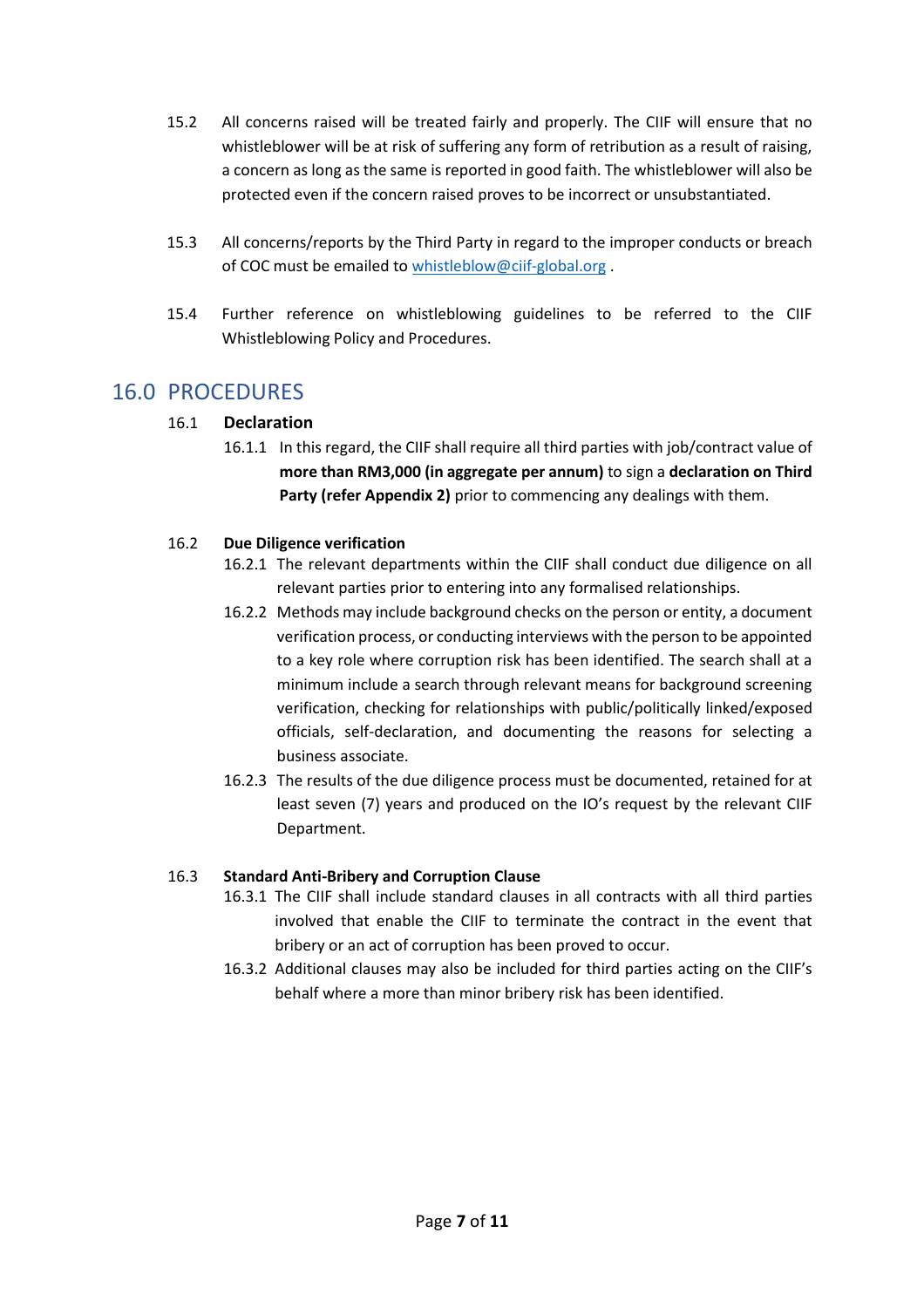# <span id="page-7-0"></span>APPENDIX 1: NON-CONFLICT OF INTEREST (DECLARATION)



#### **NON-CONFLICT OF INTEREST WITH**

#### **CHARTERED INSTITUTE OF ISLAMIC FINANCE PROFESSIONALS**

I, [NAME & IDENTITY CARD/PASSPORT NUMBERS OF THE AUTHORISED PERSON], being the authorised person of [NAME OF THE COMPANY] [COMPANY NO.], a company incorporated in Malaysia and having its registered office at [REGISTERED ADDRESS OF APPLICANT] (the **"Company"**) have been duly authorised to affirm this Statutory Declaration for and on behalf of the Company. We **DO HEREBY SOLEMNLY AFFIRM AND DECLARE** as follows:-

- That none of the directors of the Company is a Grand Councillor of CHARTERED INSTITUTE OF ISLAMIC FINANCE PROFESSIONALS ("CIIF");
- That none of the directors of the Company is in the employment of CIIF
- That none of the family members of any of the Company's director is a Grand Councillor of CIIF;
- That none of the family members of any of the Company's director is under the employment of CIIF;
- That none of the shareholders of the Company is a Grand Councillor of CIIF;
- That none of the shareholders of the Company is under the employment of CIIF;
- That none of the family members of any of the Company's shareholder is a Grand Councillor of CIIF;
- That none of the employees of the Company is a Grand Councillor of CIIF;
- That none of the employees of the Company is under the employment of CIIF;
- That none of the family members of any of the Company's employee is a shareholder/director/employee of CIIF.

which for the purposed herein, we confirm that:-

- (a) "members of family" shall include spouse, parents, spouse's parents, children, siblings, and the spouse and siblings (biologically and non-biologically).
- (b) "body corporate associated with the Company" shall include a company/corporation:
	- i. Which in the holding company of the Company; or
	- ii. Which is the subsidiary company of the Company; or
	- iii. Which is the subsidiary of the holding company of the Company; or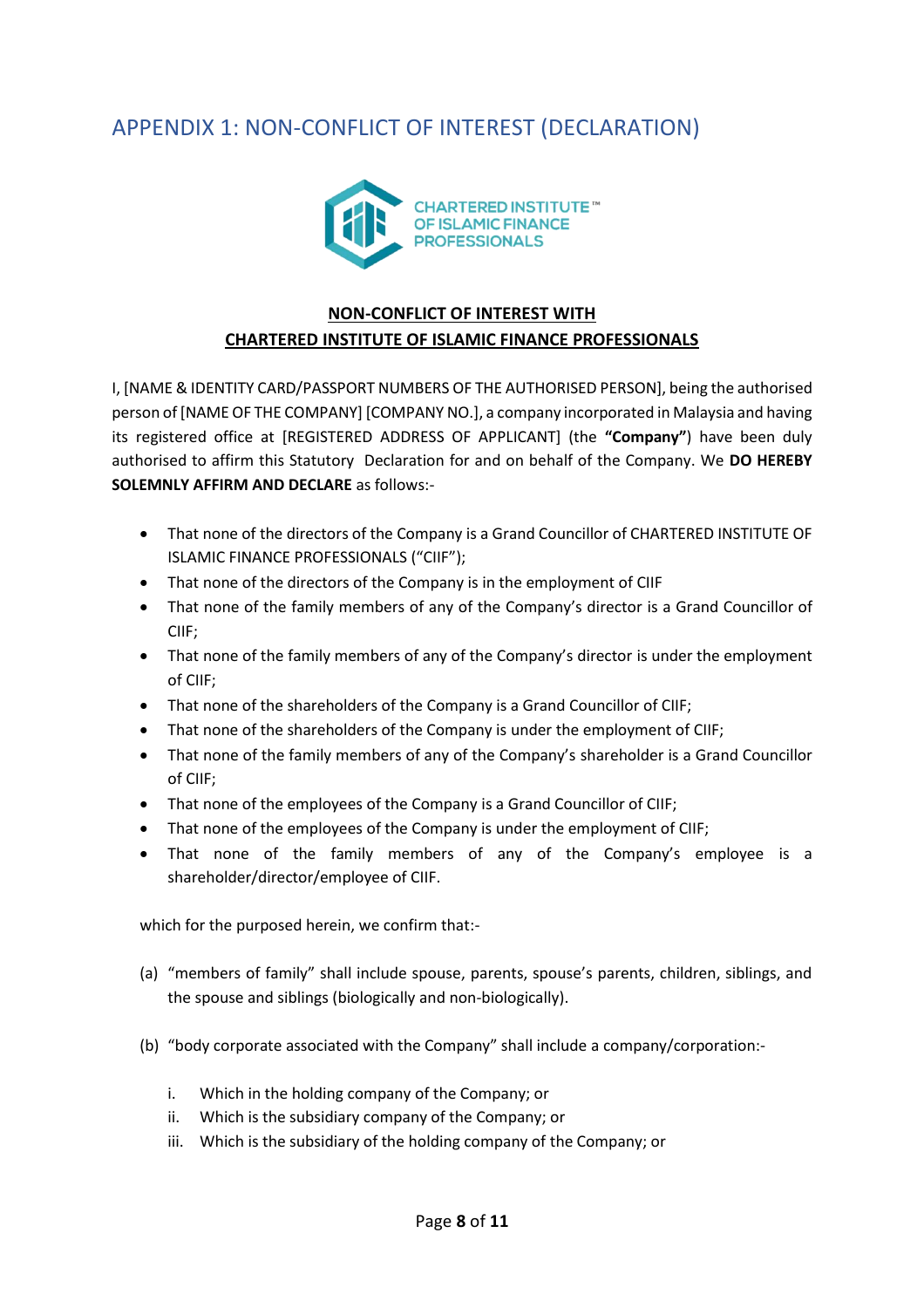- iv. Which is, or the directors of which are, accustomed or under an obligation (whether formal or informal to act in accordance with the directions, instructions or wishes of the company or any directors or shareholders of the Company; or
- v. In accordance with directions, instructions or wishes of which or the directors of which the Company or any directors or shareholders of the Company is accustomed or under an obligation (whether formal or informal) to act; or which the Company holds not less than 15% of the voting shares; or
- vi. In which any of the Company holds not less than 16% of the voting shares; or
- vii. Which any of the said company/corporation director, shareholder and/or persons connected with him are entitled to exercise, o control the exercise of, no less than 15% of the voting shares in the Company; or
- viii. In which any of the Company's director, shareholder and/or persons connected with him are entitled to exercise or control the exercise of, no less than 15% of the voting shares.

| Signature of Authorised Person | $\ddot{\phantom{a}}$ , and the contract of the contract of the contract of the contract of the contract of the contract of the contract of the contract of the contract of the contract of the contract of the contract of the contrac |
|--------------------------------|----------------------------------------------------------------------------------------------------------------------------------------------------------------------------------------------------------------------------------------|
|                                |                                                                                                                                                                                                                                        |
| Company's Name                 | the control of the control of the control of the control of the control of the control of                                                                                                                                              |
| Company's Stamp                | <u> 2000 - 2000 - 2000 - 2000 - 2000 - 2000 - 2000 - 2000 - 2000 - 2000 - 2000 - 2000 - 2000 - 2000 - 2000 - 200</u>                                                                                                                   |
| Date                           |                                                                                                                                                                                                                                        |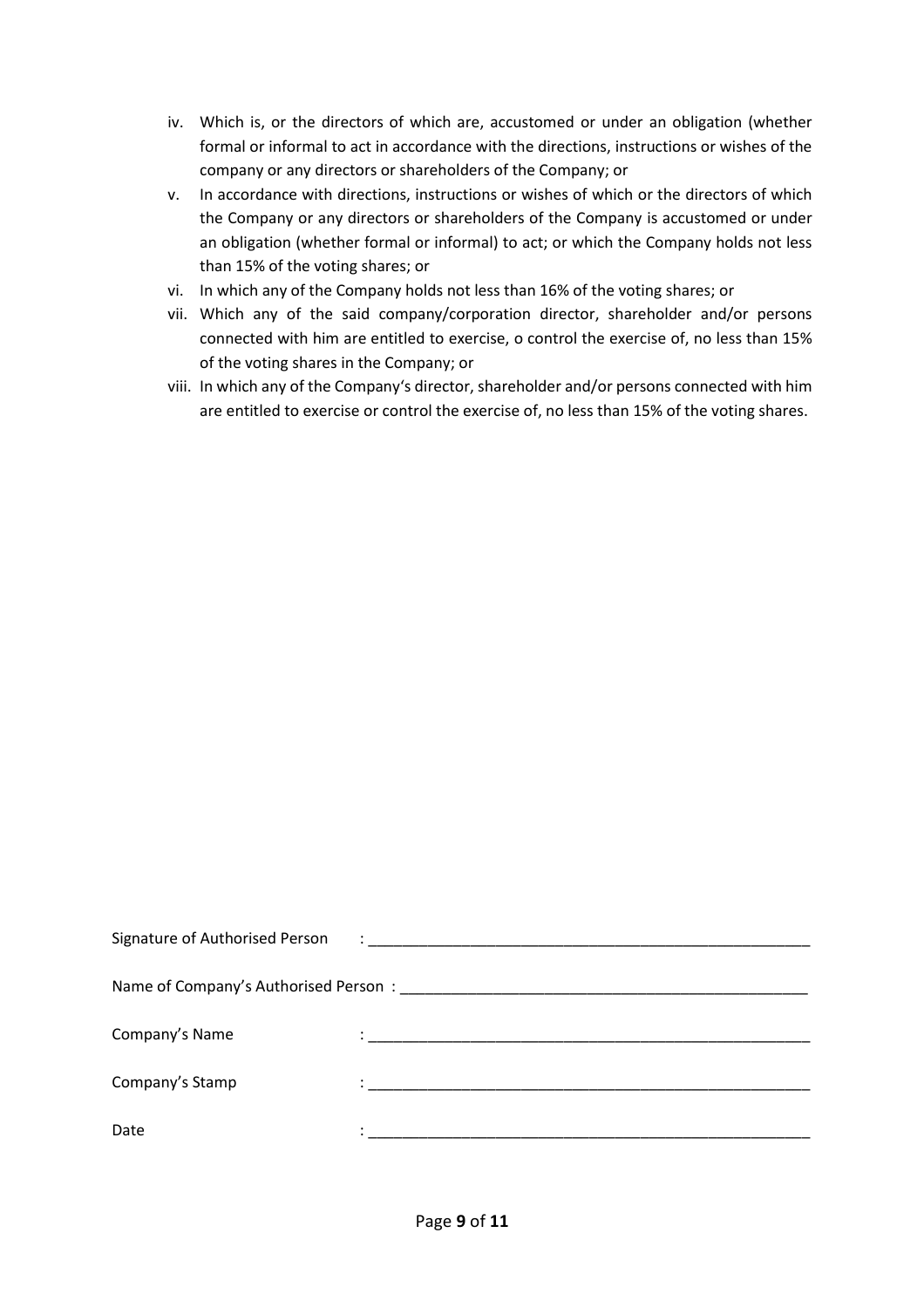## <span id="page-9-0"></span>APPENDIX 2: THIRD PARTY DECLARATION FORM



#### **THIRD PARTY DECLARATION FORM**

- 1. We are the members/ clients/ joint venture partners/ consortium partners/ contractors/ consultants/ sub-contractors/ suppliers/ service providers/ vendors/ advisors/ agents/ distributors/ representatives/ intermediaries of Chartered Institute of Islamic Finance Professionals ("CIIF").
- 2.
- 3. We hereby declare that we will comply with:
	- i. All applicable laws and regulations relating to CIIF Anti-Bribery and Corruption Policy and Whistleblowing Policy.
	- ii. The following principles:
		- Committing to promote values of integrity, transparency, accountability and good corporate governance.
		- Prevention of corruption and fighting any form of corrupt practice.
		- Supporting anti-corruption initiatives led by the government and the authorities. *(hereinafter collectively referred to as "the requirements")*
	- 4. We have neither been convicted nor have we been subjected to any investigation, inquiry or enforcement proceedings by the relevant authorities of any actual or suspected breach and will report any actual or suspected breach as soon as reasonably practicable and to the extent permitted by the law, to the CIIF or relevant authorities.
	- 5. We undertake to promptly inform the CIIF of any breach and/or alleged/suspected breach of the requirements via email t[o whistleblow@ciif-global.org](mailto:whistleblow@ciif-global.org) and cooperate with the CIIF in any investigation of such breach involving the CIIF personnel.
	- 6. We acknowledge that the provisions set out in this declaration form shall constitute part of the terms and conditions of our appointment and/or contract of service.
	- 7. We further acknowledge that the CIIF has the right to suspend or terminate the contract/agreement/job and disqualify us from tendering for future contracts/jobs if we were found to have breached the requirements or any other terms and conditions implemented by the CIIF pursuant to the contract/agreement/job.